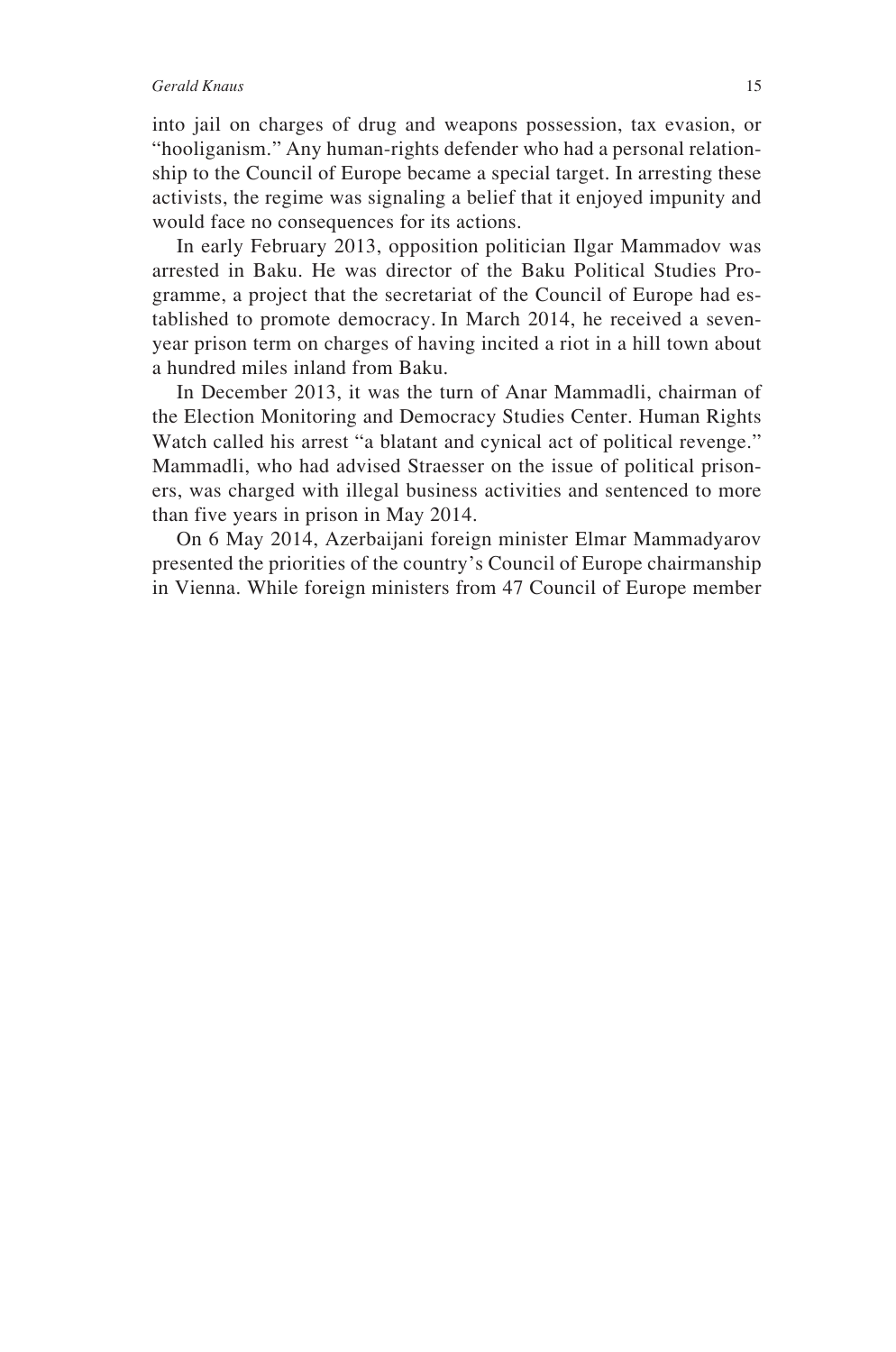faced criminal charges. Staffers went into hiding or exile. Some NGOs saw their offices sealed.

## **Dissidents and the Future of Human Rights**

Four decades after the signing of the Helsinki Final Act, human-rights discourse has been marginalized across Europe. Most governments have human-rights commissioners, but these are rarely positions of influence. The EU's External Action Service created a special post for human rights, which so far has played no role in shaping policy. When foreignpolicy think tanks convene gatherings to discuss the continent's future, the issue of human rights seldom comes up. Academics largely ignore what is happening to pan-European human-rights institutions. There is, of course, a world of human-rights NGOs, but often these organizations end up talking mainly among themselves or to individual government officials tasked to "deal with" human rights.

In his recent book about the international human-rights movement, Samuel Moyn quoted the human-rights scholar Moses Moskowitz, who wrote in the early 1970s that the human-rights idea had "yet to arouse the curiosity of the intellectual, to stir the imagination of the social and political reformer and to evoke the emotional response of the moralist." Moyn added that "human rights as we understand them were born yesterday," referring to the breakthrough of activism in the late 1970s. And he cautioned: "Few things that are powerful today turn out on inspection to be longstanding and inevitable . . . this also means that human rights are not so much an inheritance to preserve as an invention to remake."

This is true in Europe today. Neither the Council of Europe's fate nor human-rights organizations' reports about the plight of political prisoners who languish behind bars in countries on Europe's periphery seem able to "arouse the curiosity" of many intellectuals. A 2015 paper by the Stiftung Wissenschaft und Politik (SWP) in Berlin, Germany's top think tank, is all too typical. Three leading analysts from this prestigious institution suggest that "the precept of the inviolability of national territory should be broadened to include a political component: the incontestability of the internal political order." This is a call to turn Europe's back on the legacy of Sakharov and Havel. Western governments "would have to refrain from demanding and actively promoting democratic changes in the political systems of the countries of the post-Soviet region and adjust their conduct accordingly." The SWP analysts go on to claim that "sober pragmatism in economic relations" would also "serve to stabilize energy relations and facilitate a fair balance of interests between the EU and Russia." As far as EU policy on Azerbaijan is concerned, this future is now.

Today's European landscape of human-rights protection looks markedly different from that of the 1970s. And yet today's human-rights de-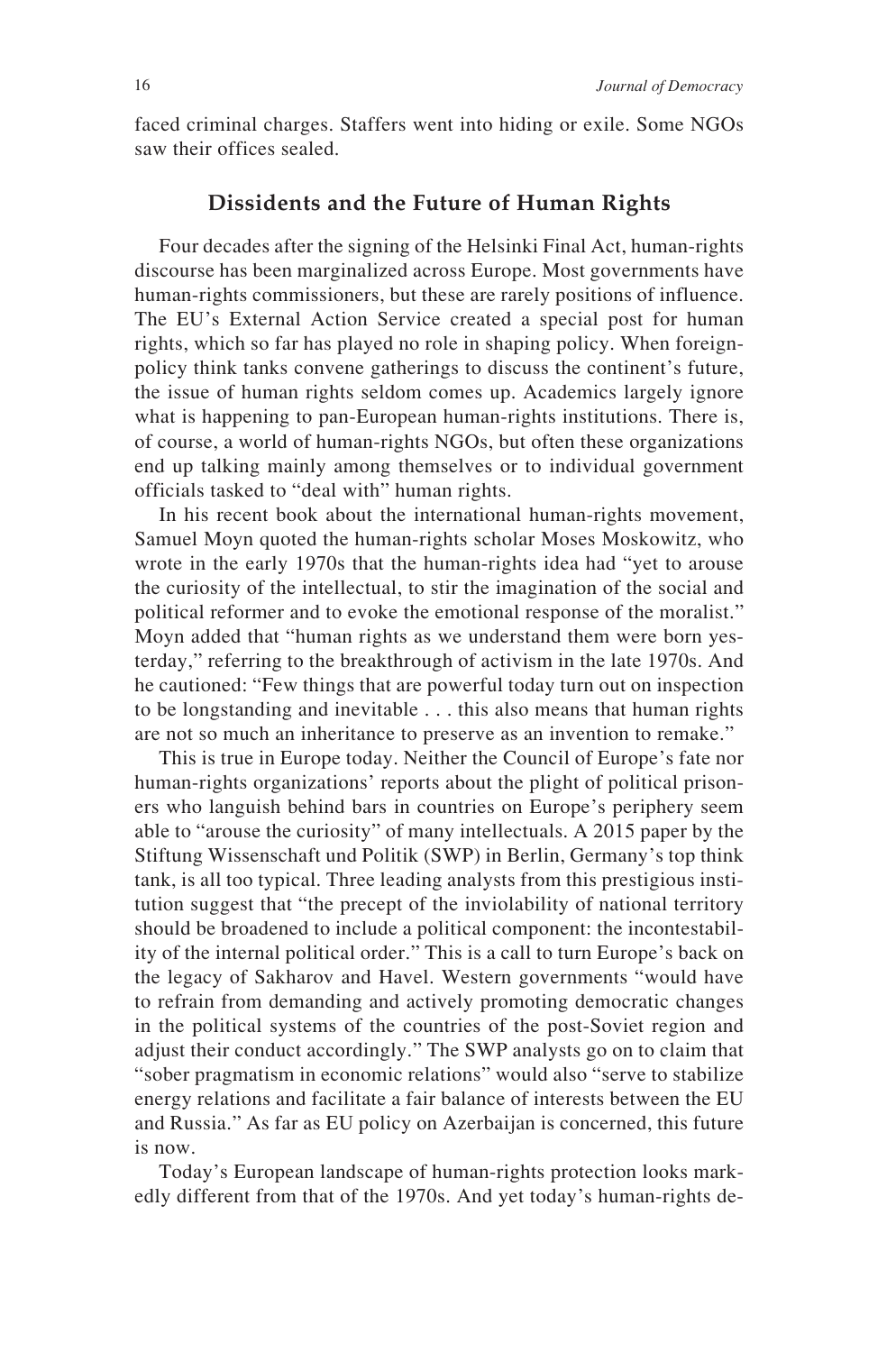## *Gerald Knaus* 17

fenders in jail in Azerbaijan face the same repression as did the members of the Moscow Helsinki group and the signatories of Charter 77 back in the 1970s. Except that today, their oppressors can boast that they are members in good standing of the Council of Europe.

So what is to be done? For the human-rights movement in Europe, the situation is dire. One option is to focus on shaming "surrogate villains" across Europe: Aliyev's apologists within PACE; governments that fail to act in the Committee of Ministers; or Secretary-General Jagland, who has stood by in conspicuous silence as an autocratic regime has captured the putatively democratic institution of which he is supposed to be the steward.

Perhaps today's sacrifices of human-rights defenders on the edge of Europe will bring new heat to the cooling embers of emotional outrage. As the late philosopher Richard Rorty put it in a 1993 lecture at Oxford, "the emergence of the human rights culture seems to owe nothing to increased moral knowledge, and everything to hearing sad and sentimental stories." That same year, three former political prisoners served as presidents of European countries: Václav Havel (Czech Republic), Lech Wałęsa (Poland), and Arpád Göncz (Hungary). Their stories were tales of heroism, of activists prepared to go to jail for their beliefs.

Such stories are being written again today. On their last day in court, 5 May 2014, Azerbaijani youth activists held up a mirror to outside observers by placing their nonviolent activism in the context of Soviet-era dissent—the very dissent that Ilham Aliyev's father worked to repress as a KGB general. As one young defendant said: "Solzhenitsyn in his 'Live Not By Lies' wrote about despotic regimes' dependence on everyone's participation in the lies. He wrote that the simplest and most accessible key to our self-neglected liberation lies right here: Personal non-participation in lies. This is what [the civic movement] NIDA does."

In February 2015, journalist Khadija Ismayilova, a towering figure in the Azerbaijani dissident scene who was arrested in late 2014, wrote a "Letter from an Azerbaijani Jail" (the echo of Martin Luther King, Jr., is intentional) with a similar message:

If we can continue to reject the thinking that is imposed on us and believe that human dignity is not for sale, then we are the winners, and they, our jailers both inside and outside prison, are the losers. Prison is not frightening for those trying to right a twisted scale, or for those who are subject to threats for doing the right thing. We see clearly what we must fight for. Life is very complicated, but sometimes we get lucky and are offered a clear choice, between truth and lies. Choose truth and help us.

And what if this time no one listens? The philosopher Kwame Anthony Appiah has sought to explain instances of moral progress, such as the abolition of dueling and slavery, by pointing to changing notions of "honor." But moral revolutions can also halt progress. In 1926, the